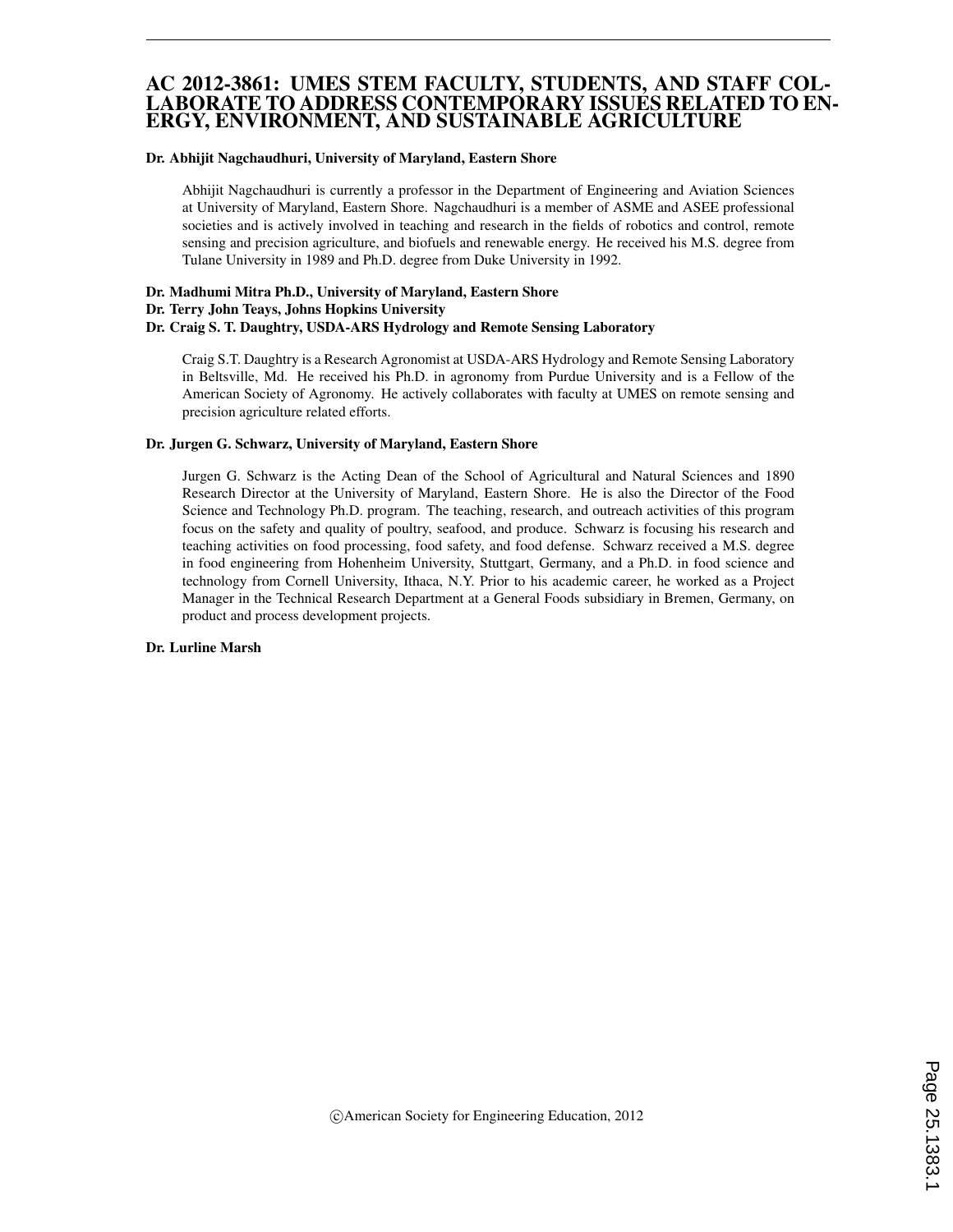# **UMES STEM FACULTY, STUDENTS, AND STAFF COLLABORATE TO ADDRESS CONTEMPORARY ISSUES RELATED TO ENERGY, ENVIRONMENT AND SUSTAINABLE AGRICULTURE**

#### **Abstract**

"The Bio-Fuel, Sustainability, and Geospatial Information Technologies to Enhance Experiential Learning Paradigm for Precision Agriculture Project", recently funded by the United States Department of Agriculture (USDA) extends the environmental stewardship archetype of the preceding project titled "Environmentally Conscious Precision Agriculture: A Platform for Active Learning and Community Engagement" (completed in September 2011). The initial phase of the project to demonstrate the production of biodiesel using waste vegetable oil (WVO) from campus dining services has been successfully executed by a team of UMES students . Under the supervision of the project leaders, the students have worked in teams to collect, dewater, and filter the WVO; supported the acquisition of supplies and installation of the biodiesel processor; performed necessary titration and laboratory tests on the WVO to determine appropriate amounts of chemicals ( sodium hydroxide, methanol, and sulfuric acid) to be used with a batch of WVO in the processor for the esterification and transesterification reactions; and operated and monitored the 48 hour biodiesel production and washing cycle of the processor. Besides biodiesel the process produces glycerin as byproduct. The glycerin has been used to produce soap successfully by the students. Students have also tested "gelling" tendency of different blends of biodiesel and are currently working with the UMES farm manager to identify and appropriately modify farm equipment for biodiesel use. Students are also working with the university safety office to refine safety considerations to comply with OSHA and municipality requirements. Students will be involved in managing broader logistics of scheduling the processor operation for biodiesel production and utilization, based on needs of the farm equipment. The project team plans to refine the processing of glycerin byproduct to improve the aesthetics, fragrance, and other qualitative parameters of the soap so that they may sell it for possible fund-raising efforts for selected student organizations.

#### 1.0 INTRODUCTION

Agricultural needs and environmental concerns are of utmost importance in the rural setting of UMES and its proximity to the Chesapeake Bay and has been the motivation behind the "Precision Agriculture" project on campus [1]. Precision farming practices have allowed integration of geospatial information technology which has helped improve nutrient management and crop yields on campus. The environmentally friendly paradigm of the project is synergistic with the "green" initiatives of UMES and University System of Maryland (USM) and has led to the cooperation with UMES dining services and physical plant to produce bio-diesel from used cooking oil. Processed bio-diesel will be used to run farm equipment that currently use conventional petroleum diesel. Under the supervision of the project leaders the students are coordinating the entire logistics of this rather complex operation involving dining services, physical plant, and farming staff. The rich learning outcomes associated with this active learning activity is outlined in Figure 1 using the "Kolb's Experiential Learning Cycle<sup>[2]</sup>". Use of biodiesel with the farm equipment reduces the carbon foot print of the campus as biodiesel is a carbon neutral cleaner burning fuel and a more efficient transportation fuel compared to petroleum diesel<sup>[3]</sup>.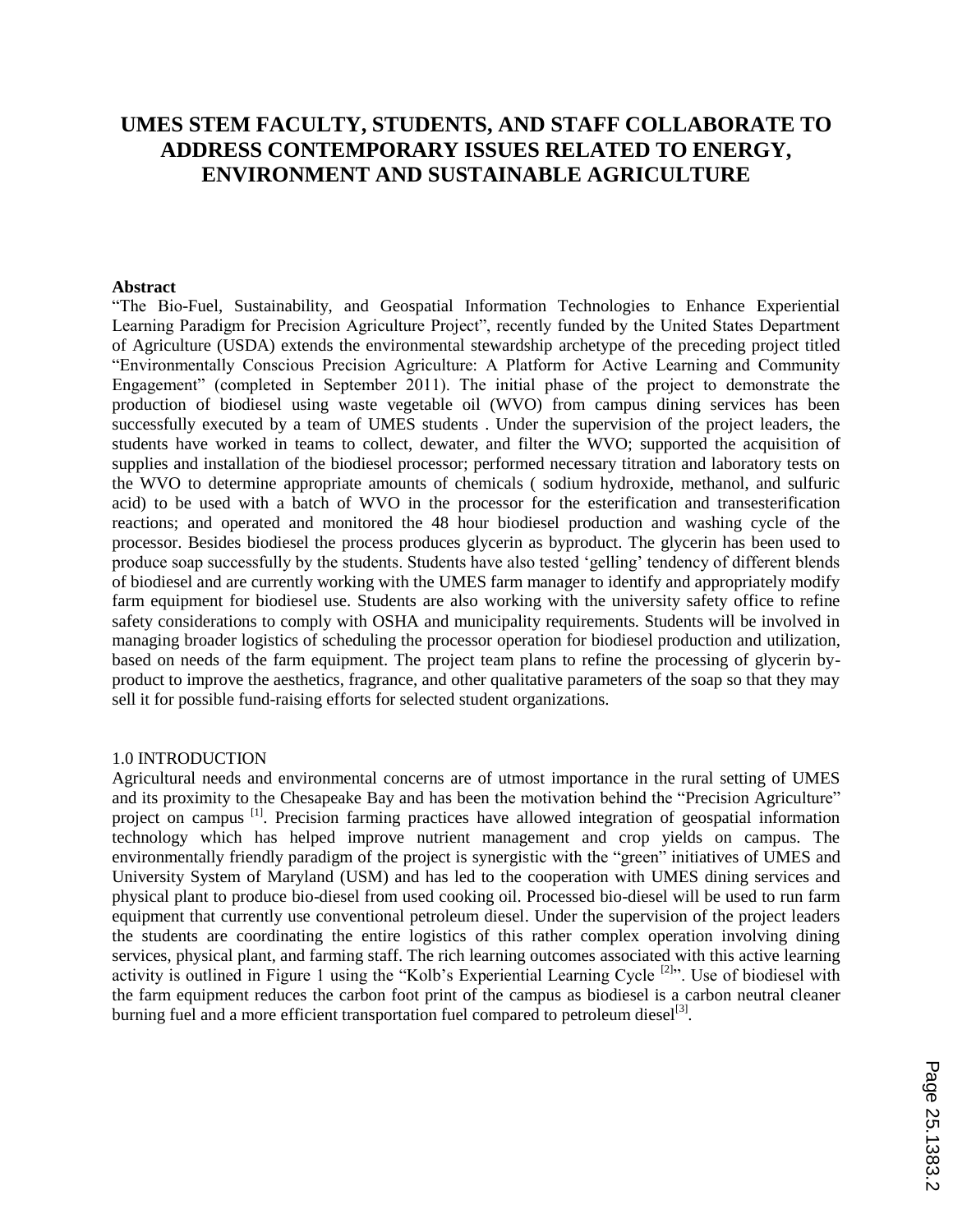| CE                                                                                                                                                                                                                                                                                                                                                                                                                                                                                                                                                                                                                                                                                                                                                                                                                                                                                                                                                      |                                                                                                                                                                                                                                                                                                                                                                                                                                                            |  |  |  |  |
|---------------------------------------------------------------------------------------------------------------------------------------------------------------------------------------------------------------------------------------------------------------------------------------------------------------------------------------------------------------------------------------------------------------------------------------------------------------------------------------------------------------------------------------------------------------------------------------------------------------------------------------------------------------------------------------------------------------------------------------------------------------------------------------------------------------------------------------------------------------------------------------------------------------------------------------------------------|------------------------------------------------------------------------------------------------------------------------------------------------------------------------------------------------------------------------------------------------------------------------------------------------------------------------------------------------------------------------------------------------------------------------------------------------------------|--|--|--|--|
| Students will acquire concrete experiences involving:<br>• Teamwork, management and project execution skills<br>• Various aspects of Biodiesel processing from waste oil<br>• Modification of diesel engines in farm equipment for use<br>with Biodiesel<br>• Students will acquire hands on experience with advanced<br>geospatial technology based tools in precision farming<br>including yield monitors, variable rate applicators and<br>remote sensing.<br>• Field scouting with hand held GPS.<br>• Environmental monitoring and data analysis.                                                                                                                                                                                                                                                                                                                                                                                                  |                                                                                                                                                                                                                                                                                                                                                                                                                                                            |  |  |  |  |
|                                                                                                                                                                                                                                                                                                                                                                                                                                                                                                                                                                                                                                                                                                                                                                                                                                                                                                                                                         | <b>RO</b>                                                                                                                                                                                                                                                                                                                                                                                                                                                  |  |  |  |  |
| STUDENT EXPERIENTIAL LEARNING in<br>"Bio-Fuel,<br>Sustainability,<br>and<br>Geospatial<br>Information Technologies to Enhance Experiential<br>Learning Paradigm for Precision Agriculture<br><i>Project</i> ": By participating in this project the students<br>will advance the environmentally friendly focus of the<br>ongoing precision agriculture project, with the new thrust<br>on producing and utilizing biodiesel on farm equipment.<br>They will learn to manage complicated logistics of<br>making biodiesel from waste cooking oil in a university<br>setting and get hands-on experience with compression<br>ignition engines, yield monitor, GPS, Variable Rate<br>Technology(VRT)), geospatial information technology,<br>environmental sciences, remote sensing, biodiesel<br>fundamentals and agronomy. The exposure will enable<br>them to relate to contemporary issues and prepare them<br>to fill critical workforce need areas. | $\bullet$ Students<br>reflect<br>their<br><b>on</b><br>learning experience in the weekly<br>meetings.<br>•They communicate some of<br>their "reflective observations" on<br>the overall learning experience<br>while giving a presentation on<br>their project to variety of<br>audiences including farmers, K-<br>12 institutions.<br>and UMES<br>community.<br>•Students will reflect on their<br>learning experiences in written<br>reports/term paper. |  |  |  |  |
| <b>AC</b>                                                                                                                                                                                                                                                                                                                                                                                                                                                                                                                                                                                                                                                                                                                                                                                                                                                                                                                                               |                                                                                                                                                                                                                                                                                                                                                                                                                                                            |  |  |  |  |
| •Students will develop concepts related to organic chemistry (biodiesel),<br>compression ignition engines, soil chemistry, irrigation, and other<br>•Students will develop conceptual framework to relate to issues of<br>climate change issues and carbon footprint related to fuel use,<br>•Students will develop conceptual framework to relate nutrient to<br>management issues pertaining to precision agriculture and its' economic,<br>• Students will develop concepts related to "carbon cycle", " nitrogen<br>•Students will learn and develop concepts about remote sensing, multi-<br>spectral imaging with particular m emphasis on near and far infrared<br><b>NDVI</b><br>(normalized)<br>difference<br>vegetation<br>index),                                                                                                                                                                                                            | <b>CE</b> - Concrete Experience<br><b>RO</b> - Reflective Observations<br><b>AC</b> - Abstract Conceptualization<br>AE - Active Experimentation                                                                                                                                                                                                                                                                                                            |  |  |  |  |
|                                                                                                                                                                                                                                                                                                                                                                                                                                                                                                                                                                                                                                                                                                                                                                                                                                                                                                                                                         | environmental factors that affect crop yield.<br>sustainability and renewable energy<br>social, and environmental implications.<br>cycle", and " experiential leaning cycle'<br>imaging,<br>georeferencing, orthorectification etc.<br>•Students will learn about satellite systems, GPS and DGPS<br>•Students will learn about plant sciences and agronomy                                                                                                |  |  |  |  |

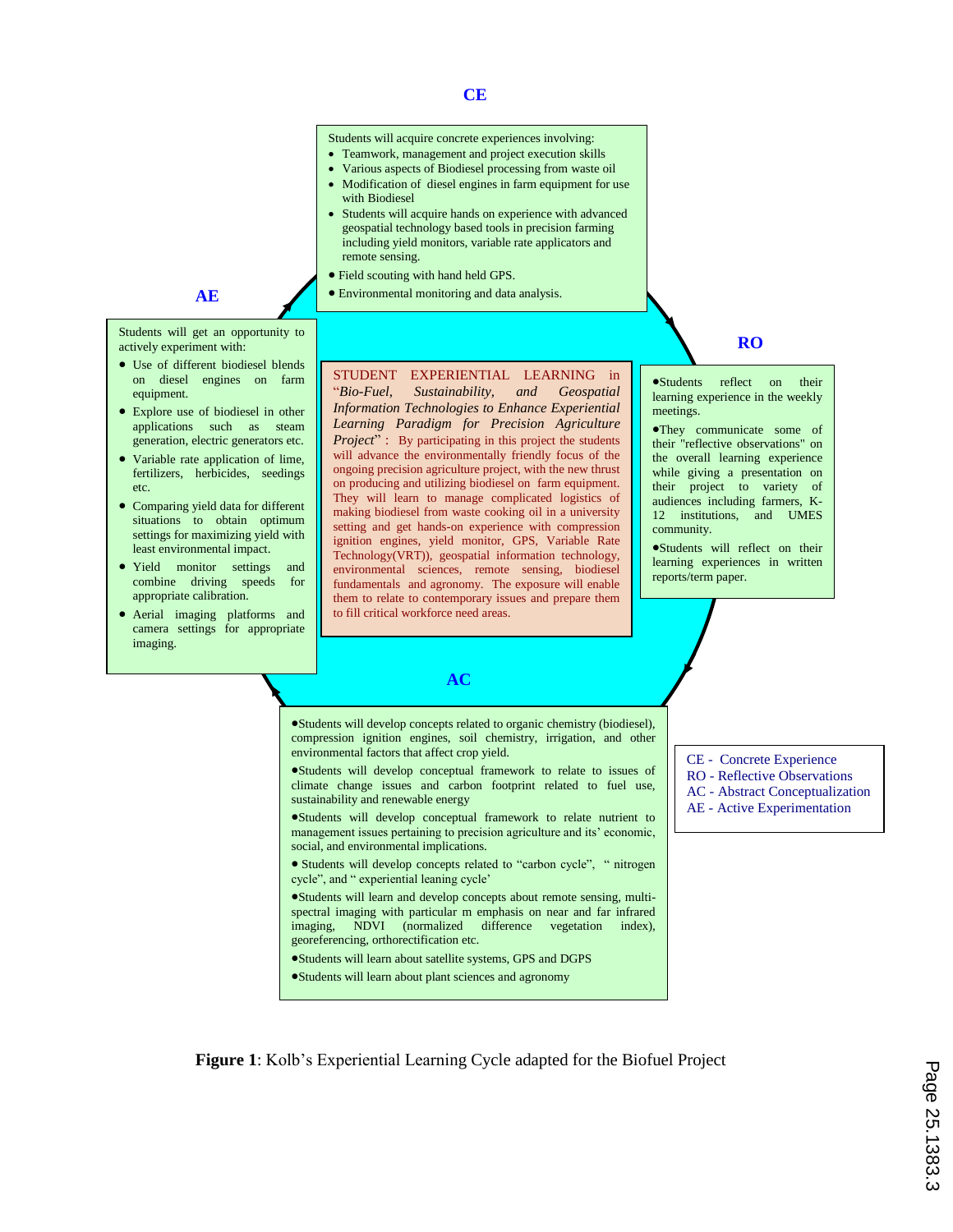# 2.0 CHEMISTRY OF BIODIESEL FROM USED COOKING OIL

Straight Vegetable Oil (SVO) can produce "*biodiesel*" by chemically reacting the SVO directly with an alcohol such as *methanol*, in the presence of a catalyst such as *sodium hydroxide* or *lye*. The product of the reaction is a mixture of methyl esters, which are known as *biodiesel*, and glycerol, which is a byproduct. The process is known as *transesterification.* Transesterification reaction is shown in the equation below  $^{[4,5]}$ :



where R1, R2, and R3 are long hydrocarbon chains.

Waste Vegetable Oil (WVO), however, typically contains significant amounts of free fatty acids (FFAs). As such an acid catalyst such as *sulfuric acid* is used to *esterify* the FFAs to methyl esters to avoid forming soaps that can inhibit biodiesel production from WVO. The *esterification* reaction is shown in the equation below <sup>[4,5]</sup>, where R represents generic long chain hydrocarbons that are present in SVO or WVO.

$$
\begin{matrix}O&O\\ \parallel\\ \text{HO}-\text{C}-\text{R}&+&\text{CH}_3\text{OH}\\ \text{Fatty Acid}&\text{Method}&O\\ \end{matrix}\qquad\quad \begin{matrix}O&O\\ \parallel\\ \text{CH}_2\text{SO}_4)\end{matrix}\qquad\quad \begin{matrix}O&\\ \parallel\\ \text{CH}_3-O-C-\text{R}&+&\text{H}_2\text{O}\\ \text{Methyl ester}&\text{Water}\\ \end{matrix}
$$

The BioPro 190 automated biodiesel processor acquired by the project team, automates the esterification, transesterification  $[4,5]$ , and the washing and drying phases of the production process that integrates safe handling of chemicals (methanol, sulfuric acid, and catalyst (NaOH or KOH)) and delivers high quality ASTM grade biodiesel <sup>[6]</sup> that can even be pumped from the unit directly into the vehicle for use.

### 3.0 OUTLINE OF BIODIESEL PRODUCTION USING BIOPRO 190 AND IN THE LABORATORY Photograph-1 shows some of the project team members with the BioPro190 processor. The unit uses



roughly 50 gallons of filtered dewatered waste vegetable oil, 10 gallons of methanol (99.9% pure), 3.54 lbs of lye (sodium hydroxide, 98% pure or better), and 190 mL of sulfuric acid (93% pure or better) to produce roughly 50 gallons of biodiesel over a 48-hour cycle. The process produces about 10 gallons of glycerin as a byproduct. Photographs 2 through 6 show various stages of the process executed by the student participants. At first the students coordinate with the "University Dining Services" to collect the WVO in a 55 gallon drum (Photograph -2). The 55 gallon drum is then transported to the processing Photograph-2: Project team with BioPro190  $\parallel$  facility with the help of farm personnel. A 400 micron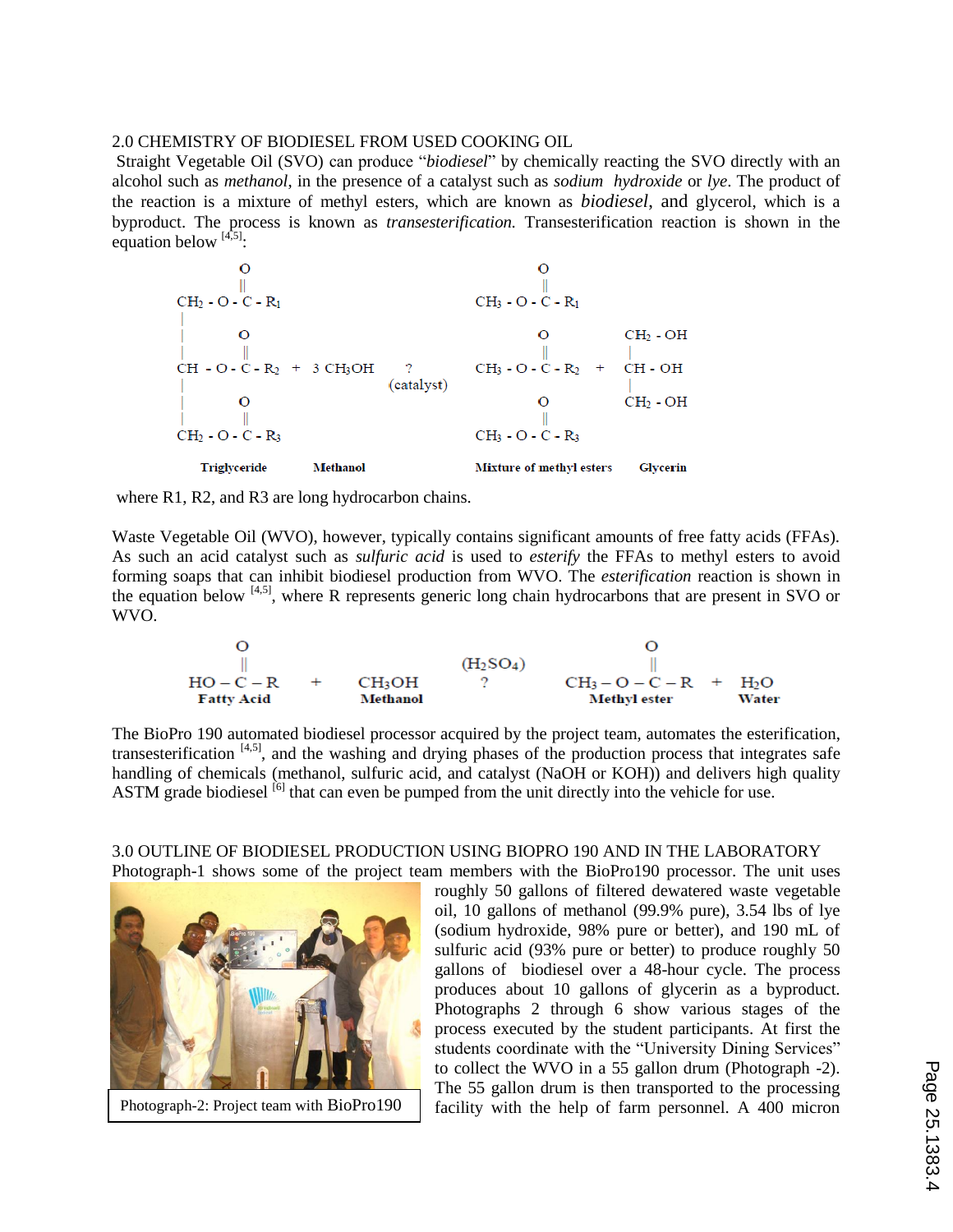filter is used to trap some of the particles from the WVO. Subsequently, the WVO is heated to a temperature of around 220°F to dewater the oil. During the first processing cycle in the winter of 2010/2011, the last aspect posed a significant challenge to the project team. The Biopro 190 is installed in a non-airconditioned well ventilated facility close to the UMES farm shop. The student participants quickly realized that they will have to properly insulate the 55 gallon drum (Photograph-3) and use two 1200 Watt band heaters to raise the oil temperature in a reasonable time-frame, to the desired level, against the ambient temperature that averaged around  $40^{\circ}$  F. Some of the



Photograph-2:WVO Collection Drum

engineering students that participated in this endeavor will be able to draw from this experience when they take courses such as Thermodynamics and Heat Transfer in future. The filtered and dewatered WVO is finally pumped into the BioPro190 for conversion to biodiesel. Student participants poured measured amounts of sulfuric acid, lye, and methanol to activate the esterification and transesterification reactions. Photographs 4 and 5 show students pouring lye (NAOH) and pumping methanol using a hand pump through appropriate ports in the BioPro 190. The reaction is facilitated by continuous



Photograph-3: Insulated WVO Collection Drum

agitation in the processor. At the end of the reactions, biodiesel and glycerin separates out into layers. The heavier density glycerin settles at the bottom of

chamber in the BioPro190 and is collected into a separate container (Photograph 6). The biodiesel remains in the processor and goes through an automatic washing cycle with water to remove the excess chemicals followed by a drying cycle to remove water.

Besides producing biodiesel using WVO with the BioPro 190 on a relatively large scale, some student participants in the project also worked with the project leaders to conduct the biodiesel production in a



Photograph-4:Students Pumping methanol in BrioPro190









Photograph-6: Student taking out glycerin from BrioPro190

laboratory setting (Chemistry Lab in the Department of Natural Sciences at UMES) using WVO, as well as several varieties of SVO in small portions using a kit acquired from a commercial vendor [7]. The laboratory procedure parallels the process outlined above. When working with WVO in a laboratory setting the titration process is conducted carefully using a few drops of the WVO using Phenolphthalein or any other titration agent with KOH or NAOH to determine the percentage of Free Fatty Acids (FFAs). This helps to determine the amount of sodium or potassium hydroxide (NAOH or KOH) and methanol to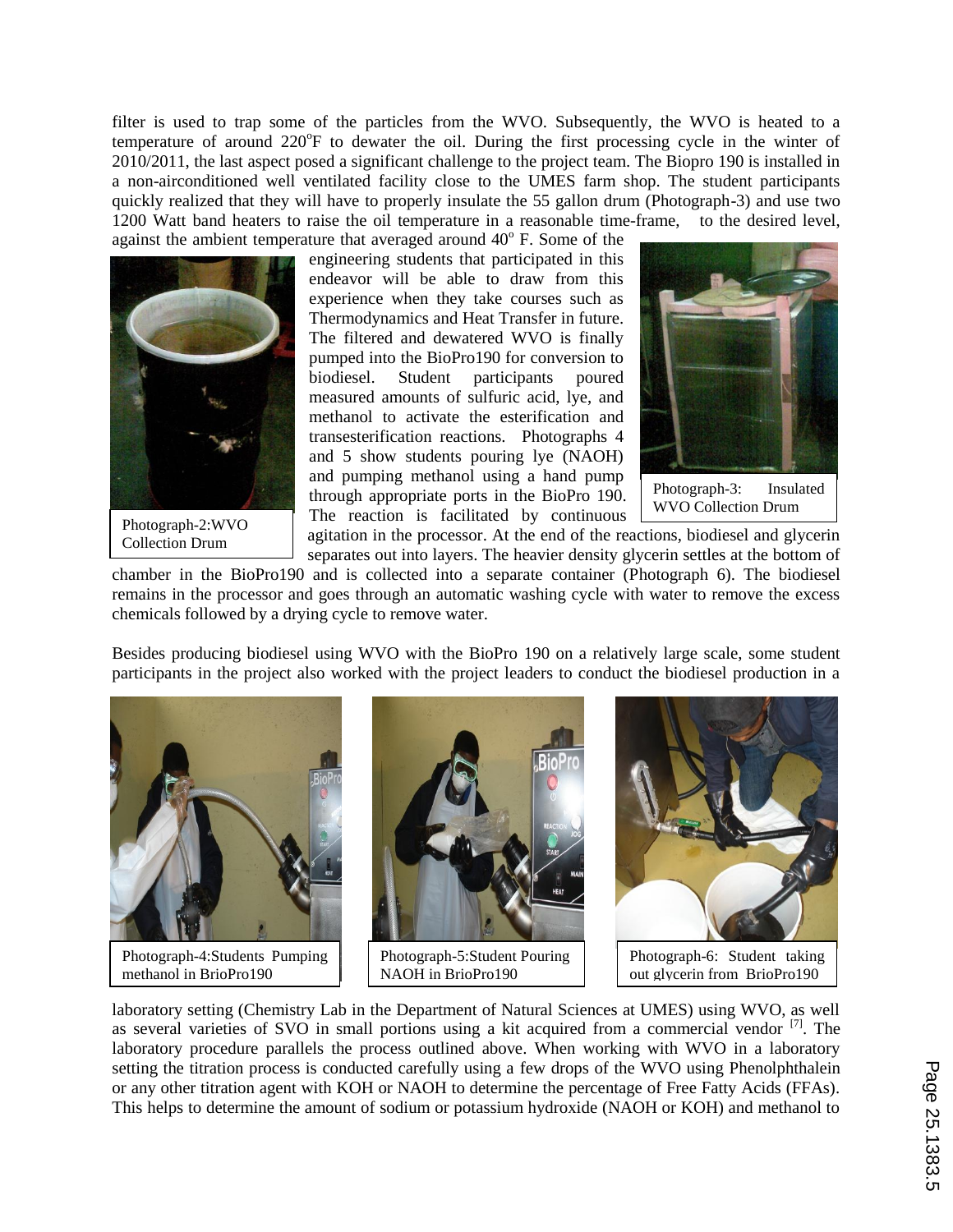be used for the transesterification reaction. Following the reaction the glycerin is separated by gravity. The biodiesel is manually washed using distilled water and subsequently dried as usual. Photograph 7 shows a UMES student participant working in the laboratory to make biodiesel.



Photograph-7:Student making biodiesel in Lab

# 4.0 MAKING USE THE GLYCERIN-BYPRODUCT

The project team is considering variety of uses of the glycerin that is obtained as byproduct in the biodiesel production process. Preliminary efforts of producing soap using some of the glycerin have been successfully executed by the project team. Other uses of glycerin for making fire-place pellets and liquid soap are also being considered. The soap making process is simple and can be summarized in the following steps:

- (i) A measured amount of glycerin is heated to  $180<sup>0</sup>F$  over medium heat in non-aluminum pot.
- (ii) Fatty acid (Lauric acid) is added to the glycerin and mixed thoroughly.
- (iii) Sodium Hydroxide (NaOH) is dissolved in distilled water to create Lye solution.
- (iv) The Lye solution is slowly added to glycerin mixture, and stirred gently.
- (v) The mixture is then stirred gently using immersion blender until "tracing" occurs.
- (vi) Essential oils are added to make natural scented soap.
- (vii) Soap is then poured into mold and allowed to harden for about 24 hours.
- (viii) The soap slab is finally unmolded and cut into bars.

Photographs 8 through 11 captures significant steps followed by the student participants for making soap.



# 5.0 SYNERGY WITH NBB PROJECT AND FUTURE PLANS

The efforts described above were initiated with the award of the USDA grant "The Bio-Fuel, Sustainability, and Geospatial Information Technologies to Enhance Experiential Learning Paradigm for Precision Agriculture Project". Subsequently, a collaborative proposal led by Cornell University involving UMES, Delaware State University, Ohio State University, and PACE University titled "Northeast Bio-energy and Bio-products (NBB) Education and Development Institute" has also been approved by the AFRI program of USDA. Some of the project leaders including the primary author that lead the former project are participating in the NBB project on behalf of UMES. The broad goal of the NBB project is to raise awareness of the process of producing ethanol, biodiesel, and other bio-energy products from a variety of feedstocks and to promote their benefits with regard to sustainability, carbon footprint, energy independence, and climate change issues. Educational outreach with regard to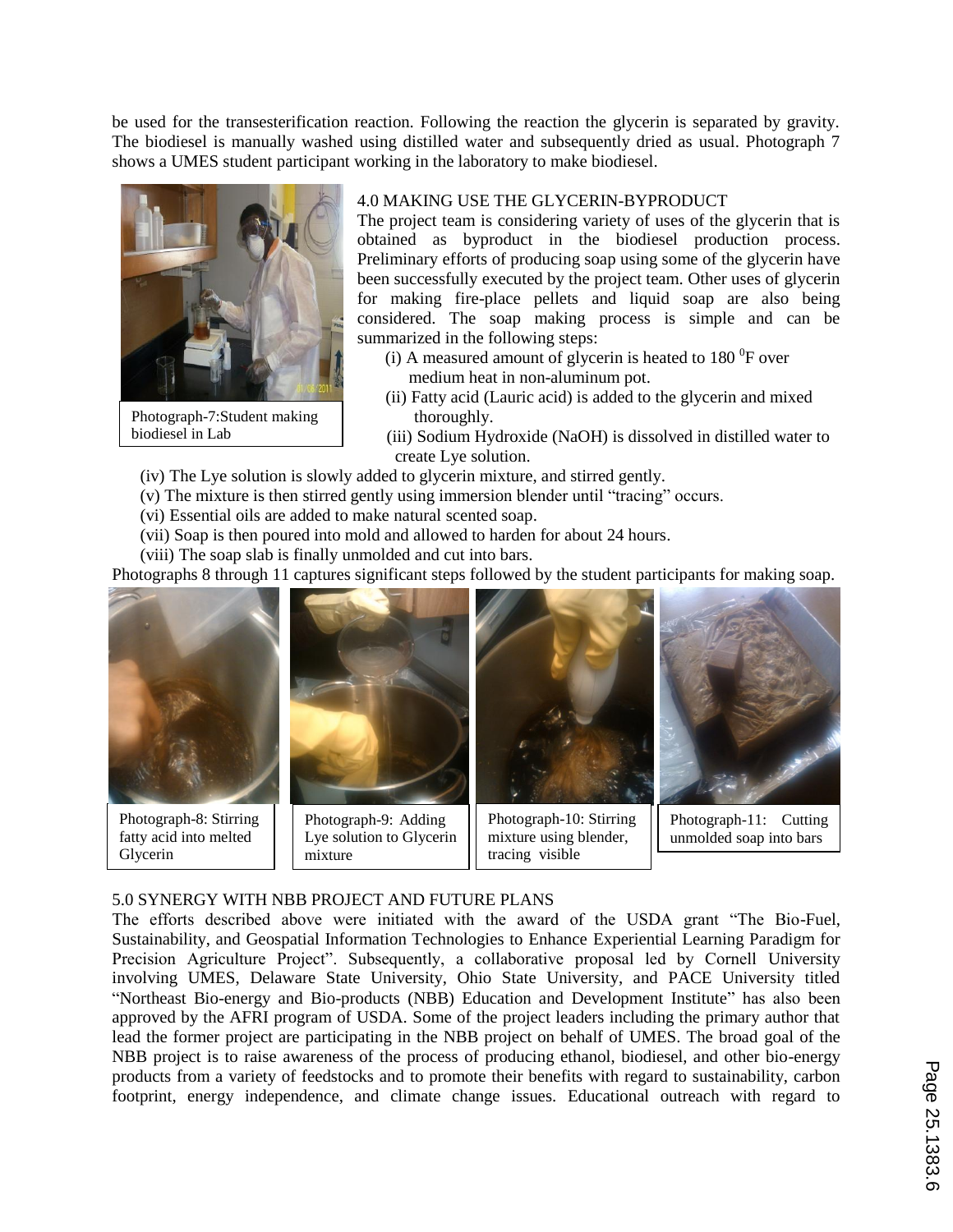commercialization of other bio-based products and their impact on the bio-economy of the future also forms a significant component of the NBB project. The UMES team will focus their developmental effort on biodiesel from WVO, SVO and algal oil in concert with the project partners within the broader scope of the project.

One of the key aspects of the NBB project is for each partnering institute to run a one week summer academy for K-16 teachers and community outreach groups with supporting material from partnering universities. The synergy of the bio-fuel endeavor initiated earlier at UMES with the NBB project, supported a variety of activities at the summer institute at UMES for the NBB project. These activities included using a biodiesel kit to produce biodiesel in laboratory setting, a tour of the BioPro190 biodiesel processing facility, as well as a tour of "Greenlight Biofuels" a commercial biodiesel production endeavor from used cooking oil in the "Princess Anne Industrial Park" in close proximity to UMES campus, and a soap making activity using glycerin. Several experimental runs to produce soap in UMES laboratory by student participants in the bio-fuel venture initiated with prior USDA funds helped the team to put together a soap making kit using glycerin obtained from the biodiesel production process with the BioPro190. These kits were utilized effectively in the one week summer institute for the NBB project.

The project leaders have encouraged all "STEAM" (science, technology, engineering, agriculture, and mathematics) majors at UMES to participate in these efforts and are exploring involvement of interested business, human ecology, and fine-arts students to address some of the new dimensions of the project. Some of the human ecology faculty and students have expressed a desire to work on packaging and marketing the soap produced during the project execution and the fine-arts faculty would like to involve their students to decorate the walls of the BioPro190 biodiesel processing facility. Maryland Space Grant Consortium has provided supplementary support for interested undergraduate students, particularly from the underserved population to get involved. The broader scope of the project includes use of biodiesel, a carbon neutral energy source, for use with farm equipment and as an alternative transportation fuel to address climate change and sustainable energy related issues. In this regard a basic assessment of the fuel needs of farm equipment that run of biodiesel has been done and is shown in Table 1.

| Vehicle-Make & Model                  | Type      | Gallons per Month |     |           |     |             |     |     |     |     |     |         |                  |              |
|---------------------------------------|-----------|-------------------|-----|-----------|-----|-------------|-----|-----|-----|-----|-----|---------|------------------|--------------|
|                                       |           | Jan               |     | Feb   Mar | Apr | <b>UMay</b> | Jun | Jul | Aug | Sep | 0d  | : I Nov | Dec <sup>7</sup> | Cost-Retroit |
| New Holland TR86                      | Harvester | 0                 |     |           |     |             | 120 | 120 | O   | 120 | 240 | 20      | O                | \$550.00     |
| International Truck 1800   Farm Truck |           | 40                | 200 | 40        | 40  | 40          | 100 | 100 | 40  | 200 | 400 | 100     | 40               | \$365.00     |
| Uohn Deere 4230                       | Tractor   | 0                 | O   | 25        | 60  | 60          | 30  | 60  | 30  | 30  | 30  |         | 0                | \$365.00     |
| Ford 4600                             | Tractor   | 0                 | 10  | 20        | 10  | 30          | 30  | 0   | 20  | 10  |     | 10      | 0                | \$365.00     |
| Ford 5640                             | Tractor   | 0                 | 0   |           |     | 20          | 20  | 20  | 20  | 20  | 20  |         | 0                | \$365.00     |
| Ford 8770                             | Tractor   | 0                 | O   | 100       | 60  | 70          |     | U   | 0   | 0   | U   |         | 0                | \$455.00     |
| Uohn Deere 2950                       | Tractor   | 0                 | 0   |           | 30  | 60          | O   |     | 0   | 60  | 0   |         | 20               | \$365.00     |
| Ford CM 272                           | Mower     | 0                 | O   | 20        | 40  | 40          | 40  | 20  | 20  | 20  | 20  |         | 0                | \$120.00     |
| <b>Toro Zmaster</b>                   | Mower     | 0                 |     |           | 15  | 10          | 25  |     | 40  | 20  | 5   |         | 0                | \$120.00     |

|  |  |  |  |  |  | Table 1: Estimated fuel use of tractors, mowers, and combine/harvester. |
|--|--|--|--|--|--|-------------------------------------------------------------------------|
|--|--|--|--|--|--|-------------------------------------------------------------------------|

The overall management, production planning, storage and other logistics will be worked out by the participating students. Furthermore, the project will continue to address use of remote sensing and advanced geospatial information technology tools to optimize use of nutrients, water, and other resources for efficient production agriculture practices <sup>[1]</sup> that are critical to provide food for a growing population on the planet in a sustainable fashion.